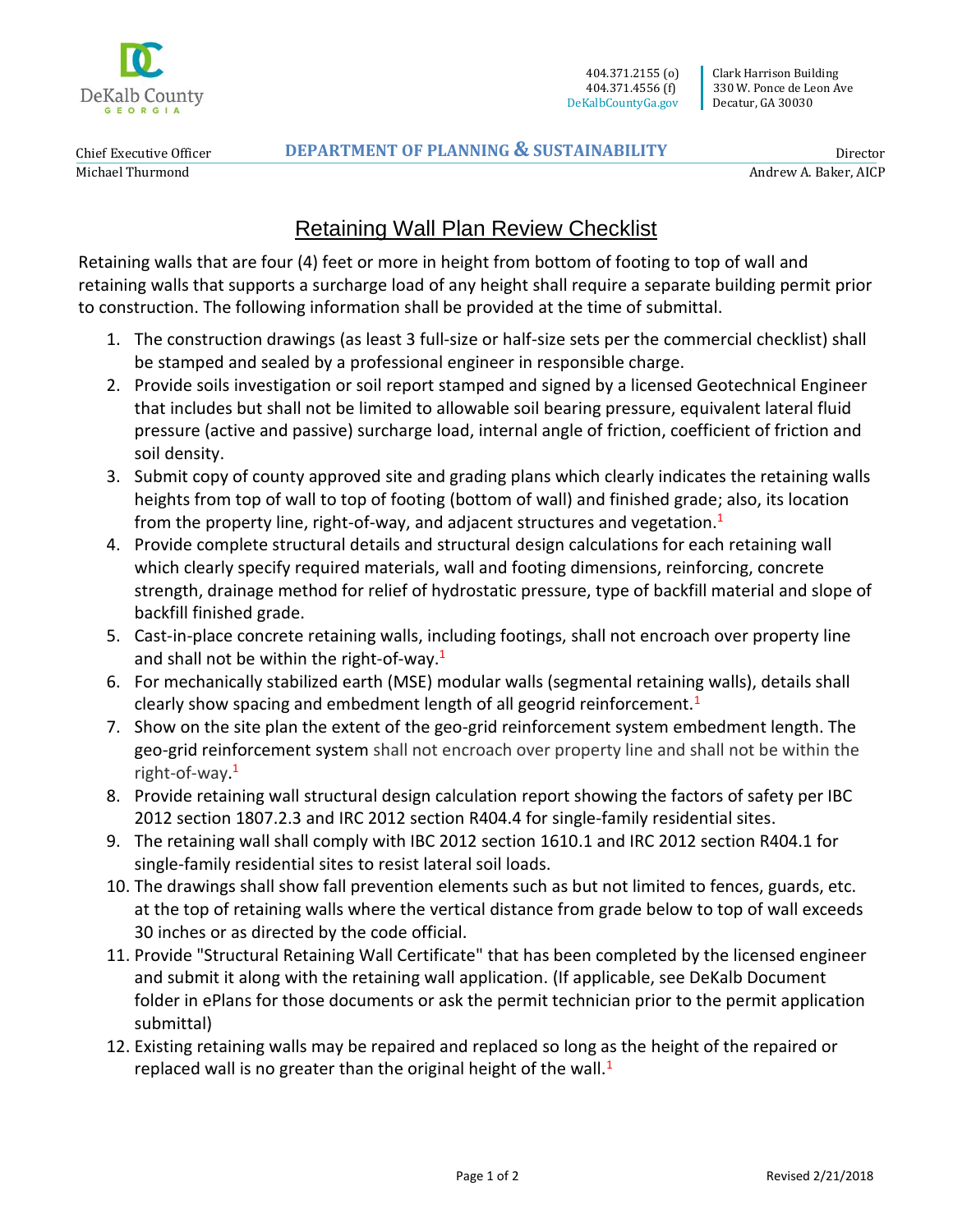

#### **DEPARTMENT OF PLANNING & SUSTAINABILITY**

<sup>1</sup>(No encroachment is authorized and no encroaching walls including footing permitted without *appropriate recorded easement for offsite work; however, a construction/maintenance easement shall be obtained from the adjoining property owner, if applicable)*

After the work on the retaining walls have been completed, fill out the Engineer's Certificate entitled "AS-BUILT STRUCTURAL RETAINING WALL" and return it to DeKalb County permitting office to obtain a certificate of completion.

For further information see DeKalb County, Georgia – Code of Ordinances / Chapter 27 – ZONING / ARTICLE 5. SITE DESIGN AND BUILDING FORM STANDARDS *Sec. 5.4.7. - Walls, fences, and retaining walls (version dated: December 12, 2017).*

*To be used for information only.*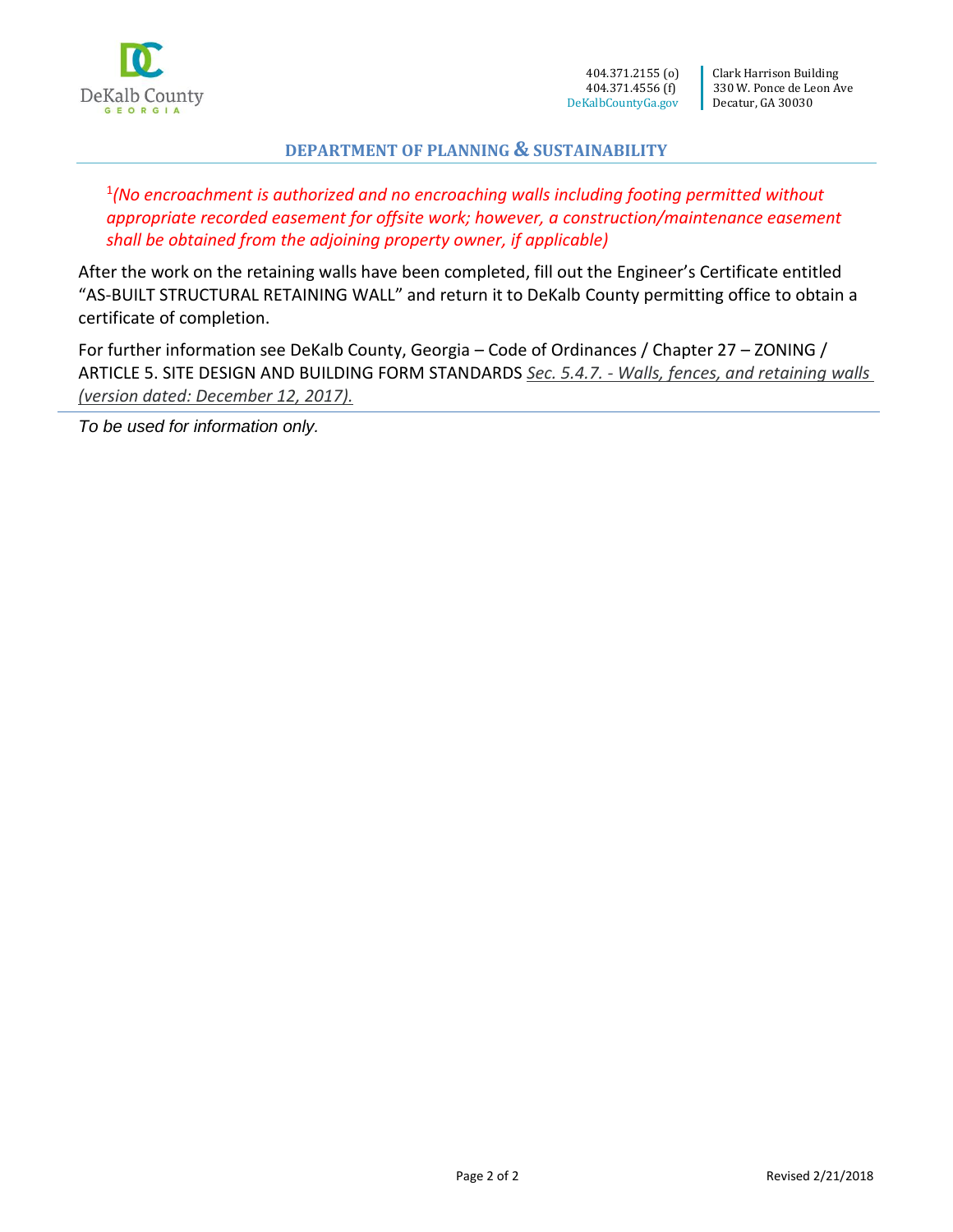

 404.371.2155 (o) 404.371.4556 (f) DeKalbCountyGa.gov

Clark Harrison Building 330 W. Ponce de Leon Ave **Decatur, GA 30030** 

Chief Executive Officer Michael Thurmond

**DEPARTMENT OF PLANNING & SUSTAINABILITY**

Director Andrew A. Baker, AICP

#### **\*\*\*ENGINEER'S CERTIFICATE\*\*\***

# AS-BUILT STRUCTURAL RETAINING WALL

I,

a registered professional engineer in the State of Georgia, hereby certify with my signature and seal, that in my opinion, the structural retaining wall for the project known as Development Permit  $\frac{\#}{\#}$  , lying in Land Lot , of the District, Dekalb County, has been constructed under my supervision, and was constructed in conformance with the approved design for the above listed project.

This the day of the day of the day of the day of the day of the day of the day of the day of the day of the day of the day of the day of the day of the day of the day of the day of the day of the day of the day of the day

Signature:

Georgia Registration No.